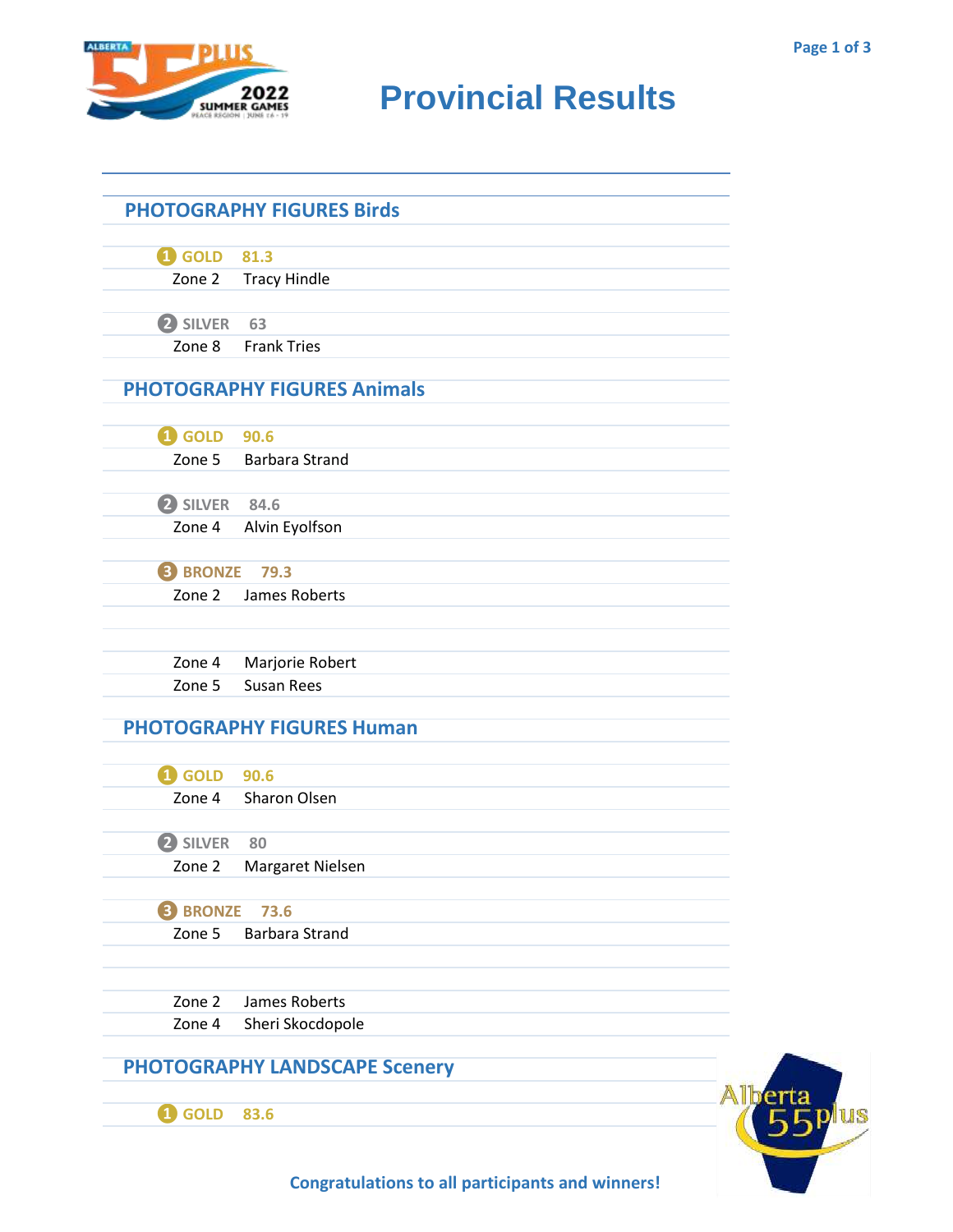

## **RUMARE 2022** Provincial Results

|                           | Zone 5 Susan Rees                                |  |
|---------------------------|--------------------------------------------------|--|
| 2 SILVER                  | 83                                               |  |
| Zone 2                    | Tracy Hindle                                     |  |
|                           |                                                  |  |
| <b>B</b> BRONZE           | 77                                               |  |
| Zone 4                    | Sheri Skocdopole                                 |  |
|                           |                                                  |  |
|                           |                                                  |  |
| Zone 4                    | Alvin Eyolfson                                   |  |
|                           | Zone 8 Frank Tries                               |  |
|                           | Zone 2 James Roberts                             |  |
|                           | Zone 5 Barbara Strand                            |  |
|                           | <b>PHOTOGRAPHY LANDSCAPE Man Made Structures</b> |  |
|                           |                                                  |  |
| <b>1</b> GOLD 79.6        |                                                  |  |
|                           | Zone 4 Sheri Skocdopole                          |  |
|                           |                                                  |  |
| 2 SILVER 75.3             |                                                  |  |
|                           | Zone 8 Frank Tries                               |  |
| <b>B</b> BRONZE           | 68.6                                             |  |
| Zone 4                    | Sharon Olsen                                     |  |
|                           |                                                  |  |
|                           |                                                  |  |
| Zone 2                    | Earl Markham                                     |  |
| Zone 5                    | <b>Susan Rees</b>                                |  |
| Zone 2                    | Margaret Nielsen                                 |  |
|                           |                                                  |  |
|                           | <b>PHOTOGRAPHY STILL LIFE</b>                    |  |
|                           |                                                  |  |
| 2 SILVER<br>Zone 4        | 74<br><b>Sharon Olsen</b>                        |  |
|                           |                                                  |  |
| <b>PHOTOGRAPHY FLORAL</b> |                                                  |  |
|                           |                                                  |  |
| <b>1</b> GOLD             | 85.3                                             |  |
| Zone 2                    | <b>Tracy Hindle</b>                              |  |
|                           |                                                  |  |
| 2 SILVER                  | 73                                               |  |
| Zone 8                    | <b>Frank Tries</b>                               |  |
|                           |                                                  |  |